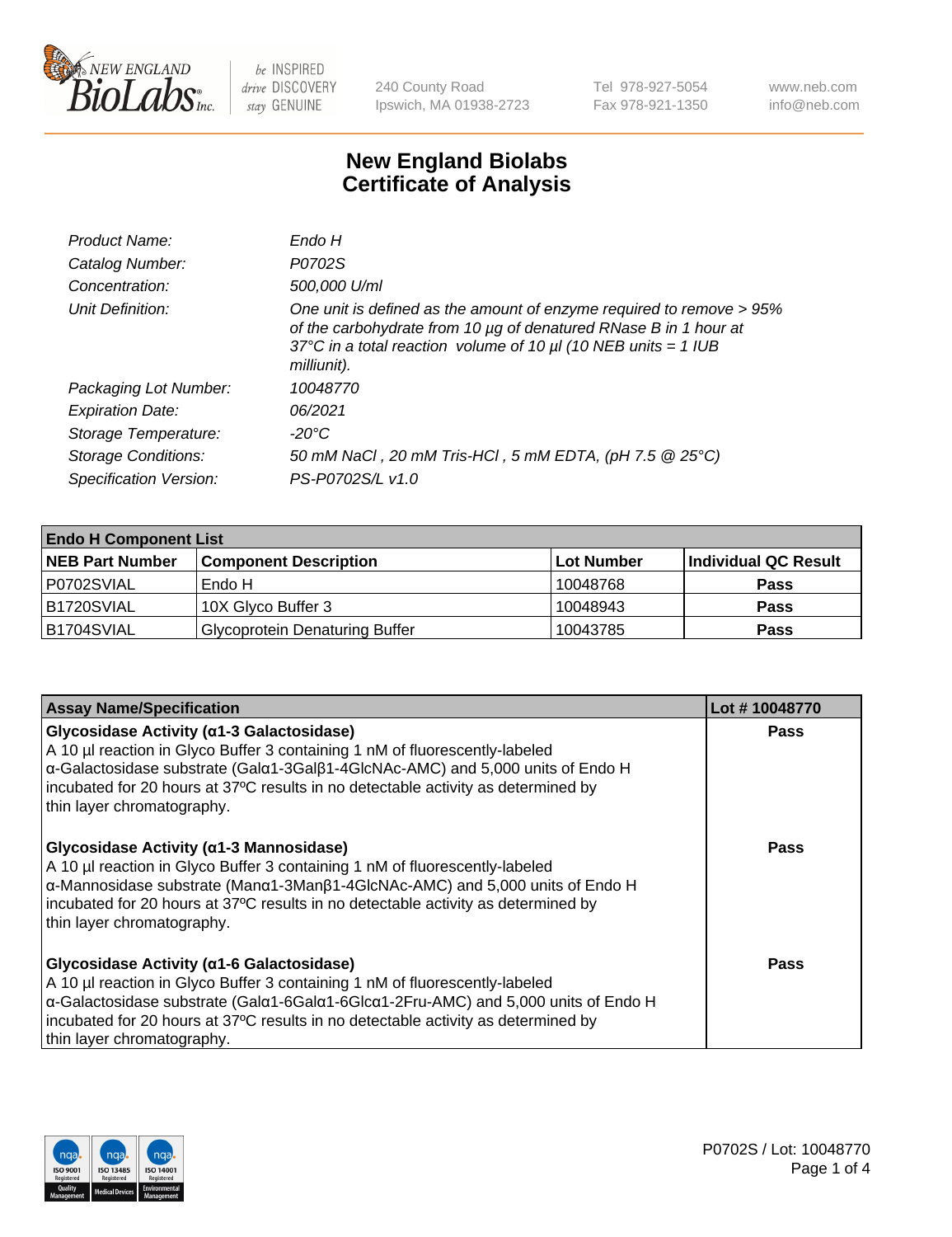

240 County Road Ipswich, MA 01938-2723 Tel 978-927-5054 Fax 978-921-1350

www.neb.com info@neb.com

| <b>Assay Name/Specification</b>                                                                                                                                                                                                                                                                                                                                      | Lot #10048770 |
|----------------------------------------------------------------------------------------------------------------------------------------------------------------------------------------------------------------------------------------------------------------------------------------------------------------------------------------------------------------------|---------------|
| Glycosidase Activity (α1-6 Mannosidase)<br>A 10 µl reaction in Glyco Buffer 3 containing 1 nM of fluorescently-labeled<br>α-Mannosidase substrate (Μanα1-6Μanα1-6(Μanα1-3)Man-AMC) and 5,000 units of Endo H<br>incubated for 20 hours at 37°C results in no detectable activity as determined by<br>thin layer chromatography.                                      | <b>Pass</b>   |
| Glycosidase Activity (β-Mannosidase)<br>A 10 µl reaction in Glyco Buffer 3 containing 1 nM of fluorescently-labeled<br>$\beta$ -Mannosidase substrate (Man $\beta$ 1-4Man $\beta$ 1-4Man-AMC) and 5,000 units of Endo H incubated<br>for 20 hours at 37°C results in no detectable activity as determined by thin layer<br>chromatography.                           | <b>Pass</b>   |
| Glycosidase Activity (β-N-Acetylgalactosaminidase)<br>A 10 µl reaction in Glyco Buffer 3 containing 1 nM of fluorescently-labeled<br>β-N-Acetylgalactosaminidase substrate (GalNAcβ1-4Galβ1-4Glc-AMC) and 5,000 units of<br>Endo H incubated for 20 hours at 37°C results in no detectable activity as<br>determined by thin layer chromatography.                   | <b>Pass</b>   |
| Glycosidase Activity (β-N-Acetylglucosaminidase)<br>A 10 µl reaction in Glyco Buffer 3 containing 1 nM of fluorescently-labeled<br>β-N-Acetylglucosaminidase substrate (GlcNAcβ1-4GlcNAcβ1-4GlcNAc-AMC) and 5,000 units<br>of Endo H incubated for 20 hours at 37°C results in no detectable activity as<br>determined by thin layer chromatography.                 | <b>Pass</b>   |
| Glycosidase Activity (β-Xylosidase)<br>A 10 µl reaction in Glyco Buffer 3 containing 1 nM of fluorescently-labeled<br>β-Xylosidase substrate (Xylβ1-4Xylβ1-4Xylβ1-4Xyl-AMC) and 5,000 units of Endo H<br>incubated for 20 hours at 37°C results in no detectable activity as determined by<br>thin layer chromatography.                                             | <b>Pass</b>   |
| Glycosidase Activity (β1-3 Galactosidase)<br>A 10 µl reaction in Glyco Buffer 3 containing 1 nM of fluorescently-labeled<br>$\beta$ -Galactosidase substrate (Gal $\beta$ 1-3GlcNAc $\beta$ 1-4Gal $\beta$ 1-4Glc-AMC) and 5,000 units of Endo<br>H incubated for 20 hours at 37°C results in no detectable activity as determined by<br>thin layer chromatography.  | <b>Pass</b>   |
| Glycosidase Activity (β1-4 Galactosidase)<br>A 10 µl reaction in Glyco Buffer 3 containing 1 nM of fluorescently-labeled<br>$\beta$ -Galactosidase substrate (Gal $\beta$ 1-4GlcNAc $\beta$ 1-3Gal $\beta$ 1-4Glc -AMC) and 5,000 units of Endo<br>H incubated for 20 hours at 37°C results in no detectable activity as determined by<br>thin layer chromatography. | <b>Pass</b>   |

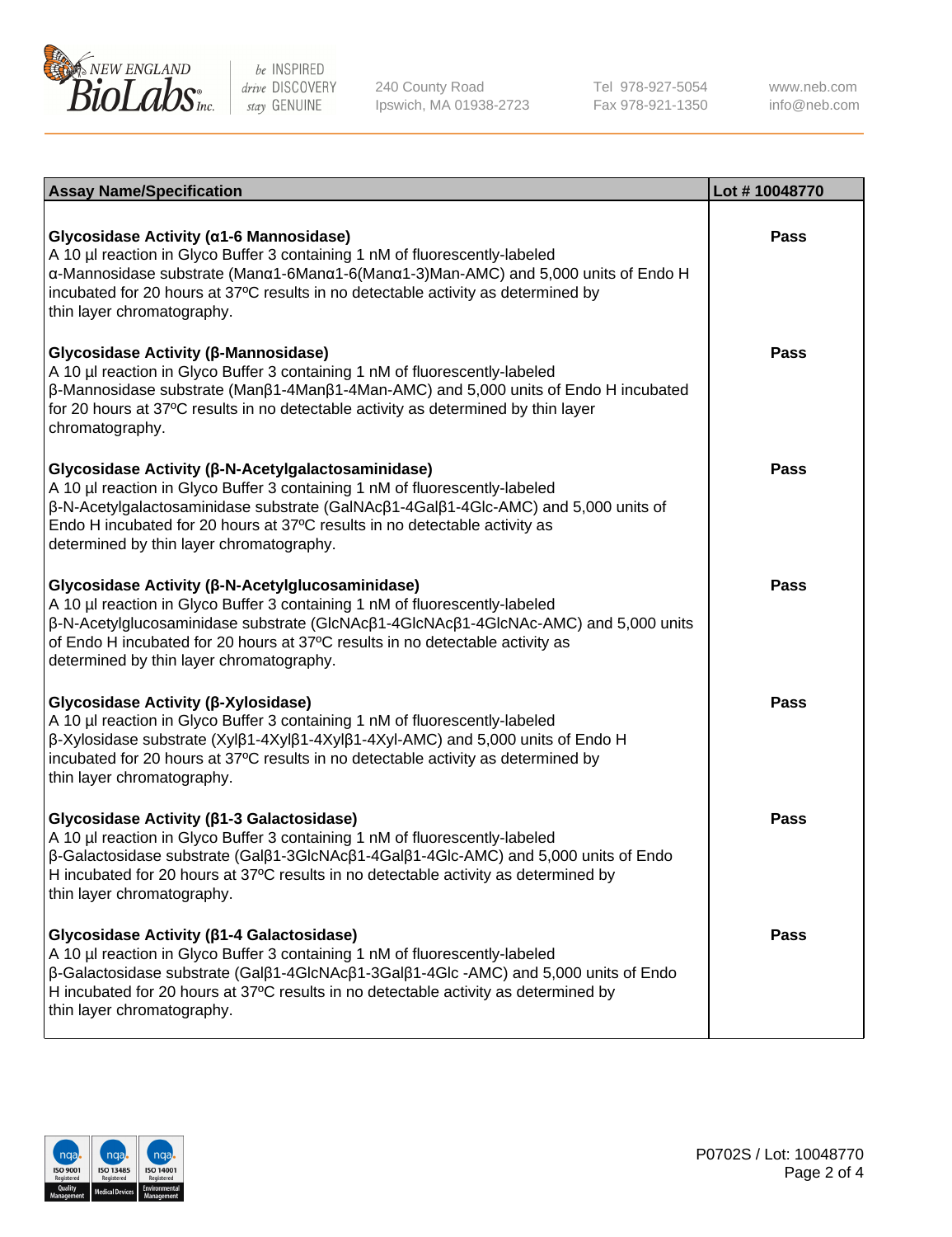

240 County Road Ipswich, MA 01938-2723 Tel 978-927-5054 Fax 978-921-1350 www.neb.com info@neb.com

| <b>Assay Name/Specification</b>                                                                                                                                                                                                                                                                                                                             | Lot #10048770 |
|-------------------------------------------------------------------------------------------------------------------------------------------------------------------------------------------------------------------------------------------------------------------------------------------------------------------------------------------------------------|---------------|
| <b>Protease Activity (SDS-PAGE)</b><br>A 20 µl reaction in 1X Glyco Buffer 3 containing 24 µg of a standard mixture of<br>proteins and a minimum of 5,000 units of Endo H incubated for 20 hours at 37°C,<br>results in no detectable degradation of the protein mixture as determined by<br>SDS-PAGE with Coomassie Blue detection.                        | Pass          |
| <b>Protein Purity Assay (SDS-PAGE)</b><br>Endo H is ≥ 95% pure as determined by SDS-PAGE analysis using Coomassie Blue<br>detection.                                                                                                                                                                                                                        | Pass          |
| Glycosidase Activity (α1-3 Fucosidase)<br>A 10 µl reaction in Glyco Buffer 3 containing 1 nM of fluorescently-labeled<br>α-Fucosidase substrate (Fucα1-3Galβ1-4GlcNAcβ1-3Galβ1-4Glc-AMC) and 5,000 units of<br>Endo H incubated for 20 hours at 37°C results in no detectable activity as<br>determined by thin layer chromatography.                       | <b>Pass</b>   |
| <b>Glycosidase Activity (Endo F2, F3)</b><br>A 10 µl reaction in Glyco Buffer 3 containing 1 nM of fluorescently-labeled Endo F2,<br>F3 substrate (Dansylated fibrinogen biantennary) and 5,000 units of Endo H incubated<br>for 20 hours at 37°C results in no detectable activity as determined by thin layer<br>chromatography.                          | Pass          |
| <b>Glycosidase Activity (PNGase F)</b><br>A 10 µl reaction in Glyco Buffer 3 containing 1 nM of fluorescently-labeled PNGase F<br>substrate (Fluoresceinated fetuin triantennary) and 5,000 units of Endo H incubated<br>for 20 hours at 37°C results in no detectable activity as determined by thin layer<br>chromatography.                              | Pass          |
| Glycosidase Activity (α-Glucosidase)<br>A 10 µl reaction in Glyco Buffer 3 containing 1 nM of fluorescently-labeled<br>α-Glucosidase substrate (Glcα1-6Glcα1-4Glc-AMC) and 5,000 units of Endo H incubated<br>for 20 hours at 37°C results in no detectable activity as determined by thin layer<br>chromatography.                                         | <b>Pass</b>   |
| Glycosidase Activity (α-N-Acetylgalactosaminidase)<br>A 10 µl reaction in Glyco Buffer 3 containing 1 nM of fluorescently-labeled<br>α-N-Acetylgalactosaminidase substrate (GalNAcα1-3(Fucα1-2)Galβ1-4Glc-AMC) and 5,000<br>units of Endo H incubated for 20 hours at 37°C results in no detectable activity as<br>determined by thin layer chromatography. | Pass          |
| Glycosidase Activity (α-Neuraminidase)<br>A 10 µl reaction in Glyco Buffer 3 containing 1 nM of fluorescently-labeled<br>α-Neuraminidase substrate (Neu5Acα2-3Galβ1-3GlcNAcβ1-3Galβ1-4Glc-AMC) and 5,000                                                                                                                                                    | Pass          |